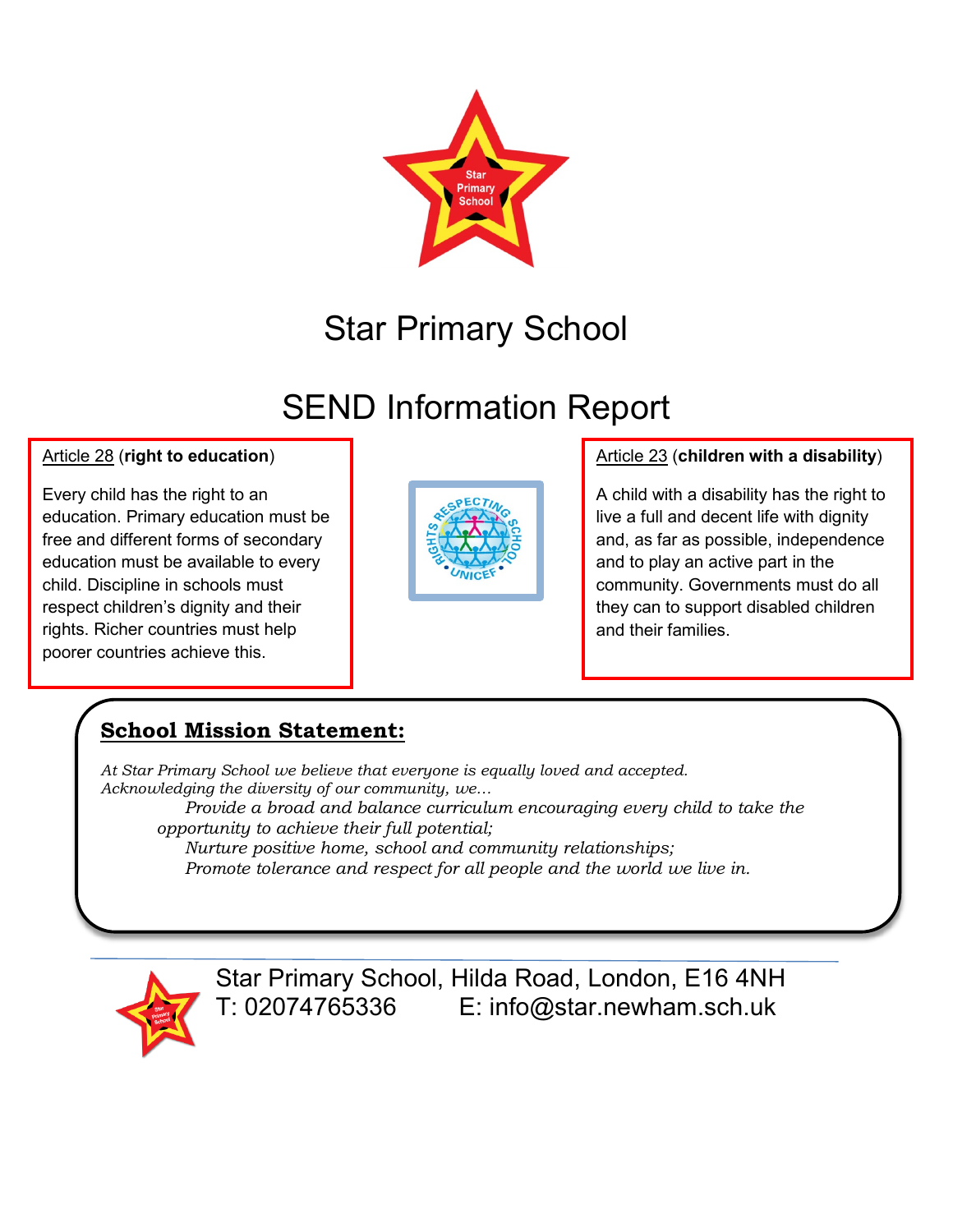

#### **Inclusion Quality Mark Flagship**

'I have visited Star Primary School on a number of occasions, and every time I leave with such a positive feeling about the future of inclusive education at this school. The Head Teacher and her staff team are such enthusiastic people, in fact one of the staff body described them to me as being 'inspirational women'. They think creatively about how to make successful futures possible for the children and families in their care, they consider the people of the area to be part of their wider responsibility, they share what they know to be effective with professionals at other schools and organisations, and they are concerned about the inclusion of their students into real life, for the whole of the life they will live beyond school leaving age'. Sue Rush (IQM, March, 2019)

### What have parents and carers said about our school

"I am happy where it comes to your school. You really do understand my son's needs and cater for them. I am not stressed no more or heartbroken."



# and our staff?

"Thank you so much for your support. The strategies you share with us, has finally helped us as a family and my daughter looks forward to coming into school."



#### **Introduction**

Welcome to our SEN information report which is part of the Newham Local Offer for learners with Special Educational Needs (SEN).

The Local Offer is where Newham sets out what is available for 0-25 year olds with SEN.

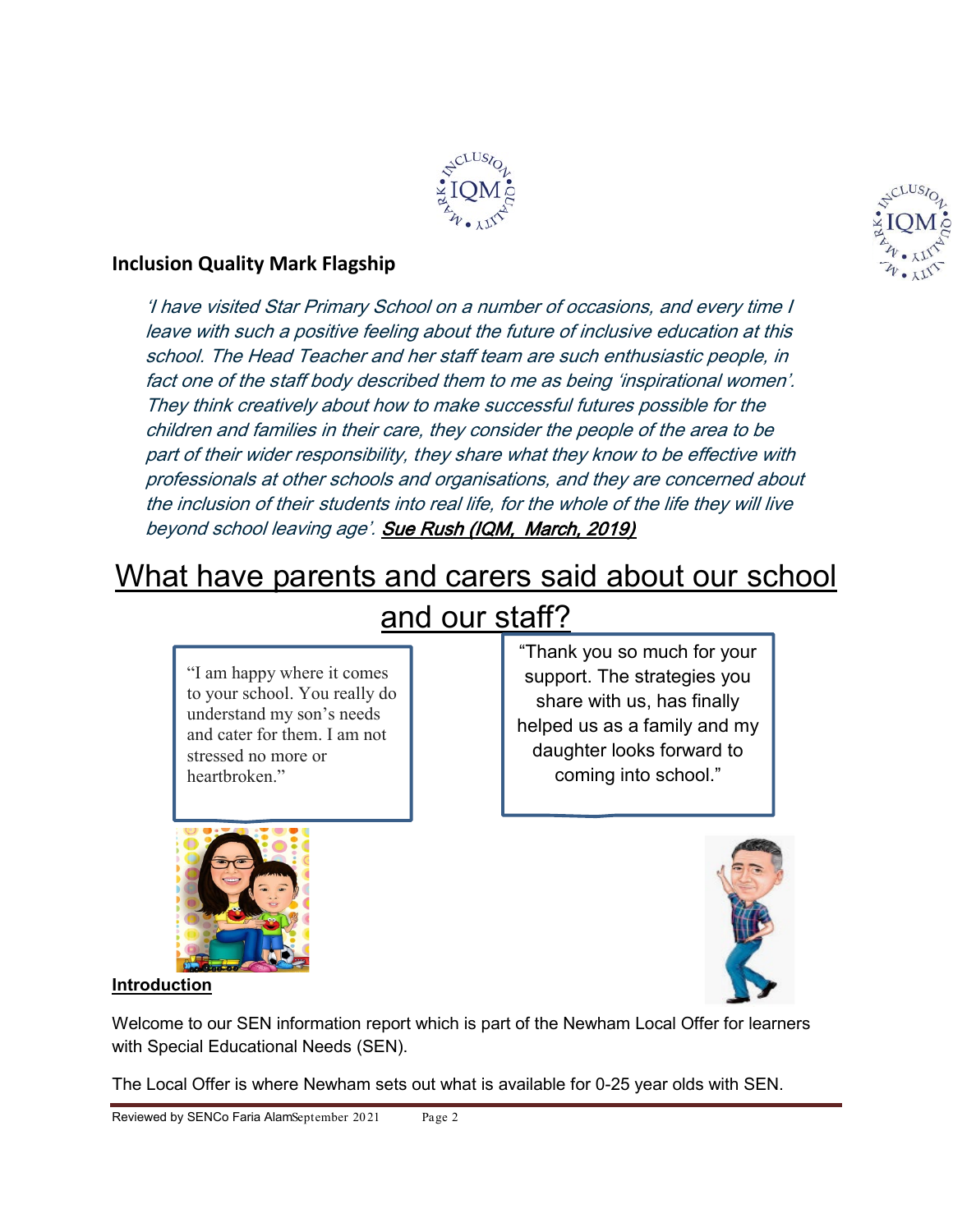**Newham SEND Partnership offer information and advice to children, young people and parents/carers about special educational needs and disabilities (SEND).** 

**For more information about the Newham Local Offer please follow link at:**

**<https://families.newham.gov.uk/kb5/newham/directory/home.page>**

#### [www.families.newham.gov.uk](http://www.families.newham.gov.uk/)

At Star Primary School we are committed to working together with all members of our school community. This information report has been produced with parents/ carers, governors and members of staff.

We would welcome your feedback and future involvement in the review of our offer, so please do contact us.

The best people to contact this year are:

- Head Teacher Ms Lisle von Buchenroder
- Special Educational Needs & Disability Coordinators (SENCO) Mrs Faria Alam and Miss Loren Oliver
- Chair of Governors Mrs Diane Tatnell
- Community Welfare Advocate Miss Remi Clarke

**The kinds of special educational needs for which provision is made at the school.** 

**"How does the setting know if children/young people need extra help and what should I do if I think my child may have special educational needs?"** 

We are a mainstream school with a commitment to inclusive practice. We recognise that children learn at different rates and that there are many factors affecting achievement. The SEN Department provides support for students across the 4 areas of need as laid out in the SEN code of practise 2014:

- Communication and Interaction
- Cognition and learning
- Social Emotional and Mental health difficulties
- Sensory and/or physical needs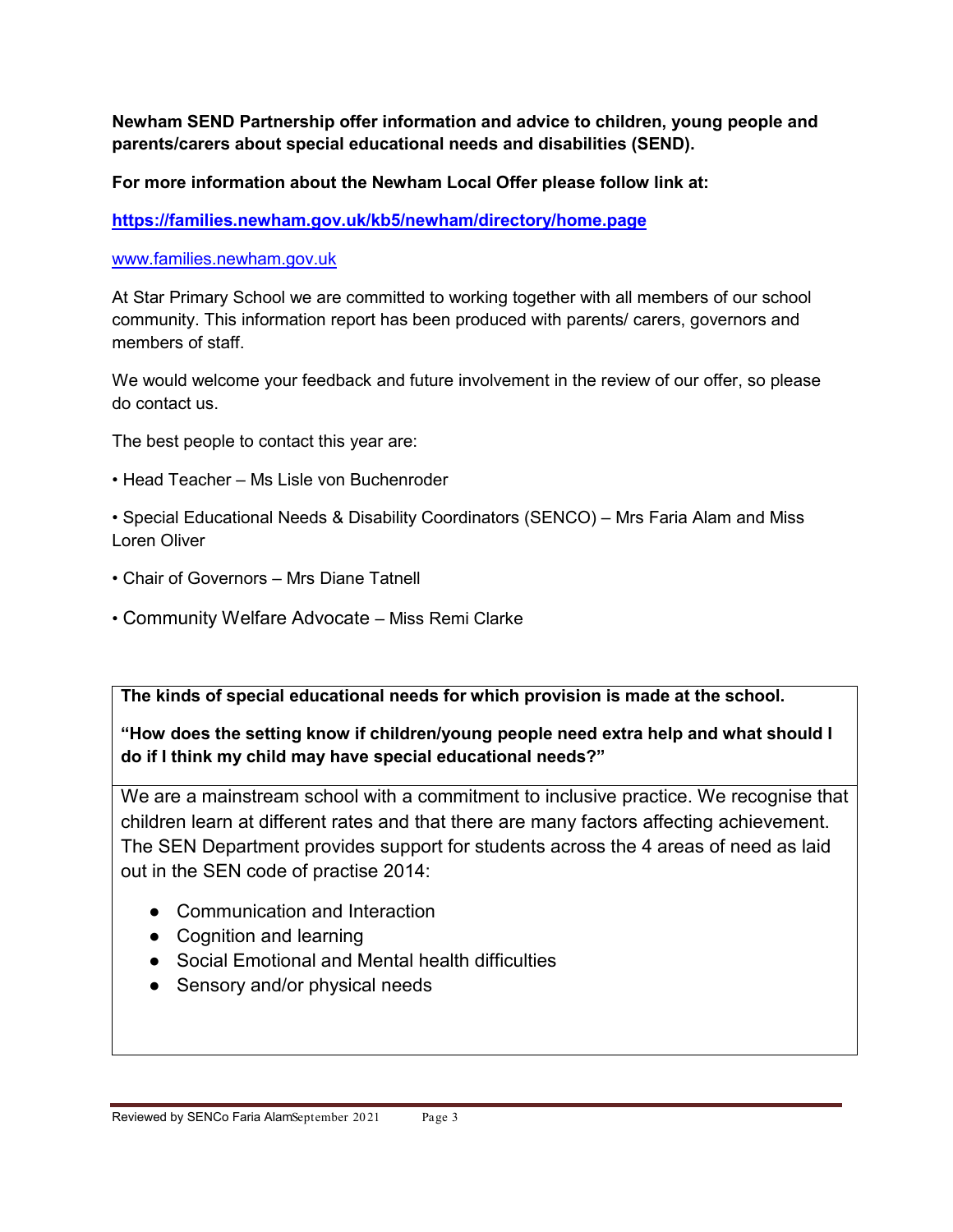At Star Primary, we aim to identify difficulties as early as possible and provide teaching and learning contexts that enable each child to achieve their full potential. We regularly track students' progress and where there is evidence that a student is not making agerelated progress in one or more areas of the curriculum, we would provide additional support in class or use specific interventions to target areas in which they are struggling. Along with student tracking, any of the following can trigger a concern:

- Parent/carer
- Child
- Class teacher
- Widening gap between self and majority of peers
- Feedback from service providers or other professionals
- Records transferred from another school
- Baseline and on-going assessments
- EYFS/KS1 results
- School testing and assessment

If a concern is raised, then class teachers would talk to you about your child's progress and suggest ways in which you could help at home. If difficulties persist, the SENDCo may become involved. At this point, there may be a need for more specific assessments in school. The SENDCo will discuss the next steps with you and your child.

**Who are the best people to talk to in this school about my child's Educational Needs** 

| and/or Disabilities (SEND)? |                                                                                                                                                                                                                                              |  |  |
|-----------------------------|----------------------------------------------------------------------------------------------------------------------------------------------------------------------------------------------------------------------------------------------|--|--|
| The class teachers          | He/ She is responsible for:                                                                                                                                                                                                                  |  |  |
|                             | • Ensuring that all students have access to good or outstanding<br>teaching and that the curriculum is adapted to meet your child's<br>individual needs.                                                                                     |  |  |
|                             | • Checking on the progress of your child and identifying, planning<br>and delivering any additional help your child may need (this could<br>be things like targeted work, additional support) and letting the<br>SEN Team know as necessary. |  |  |
|                             | • Communicating specific targets and sharing and reviewing these<br>with parents at Parents Evenings                                                                                                                                         |  |  |
|                             | • Providing specific feedback to your child on what they have<br>achieved and how they can progress through regular marking of<br>your child's work                                                                                          |  |  |
|                             | • Knowing the needs of the students and planning their lessons<br>accordingly to meet these needs                                                                                                                                            |  |  |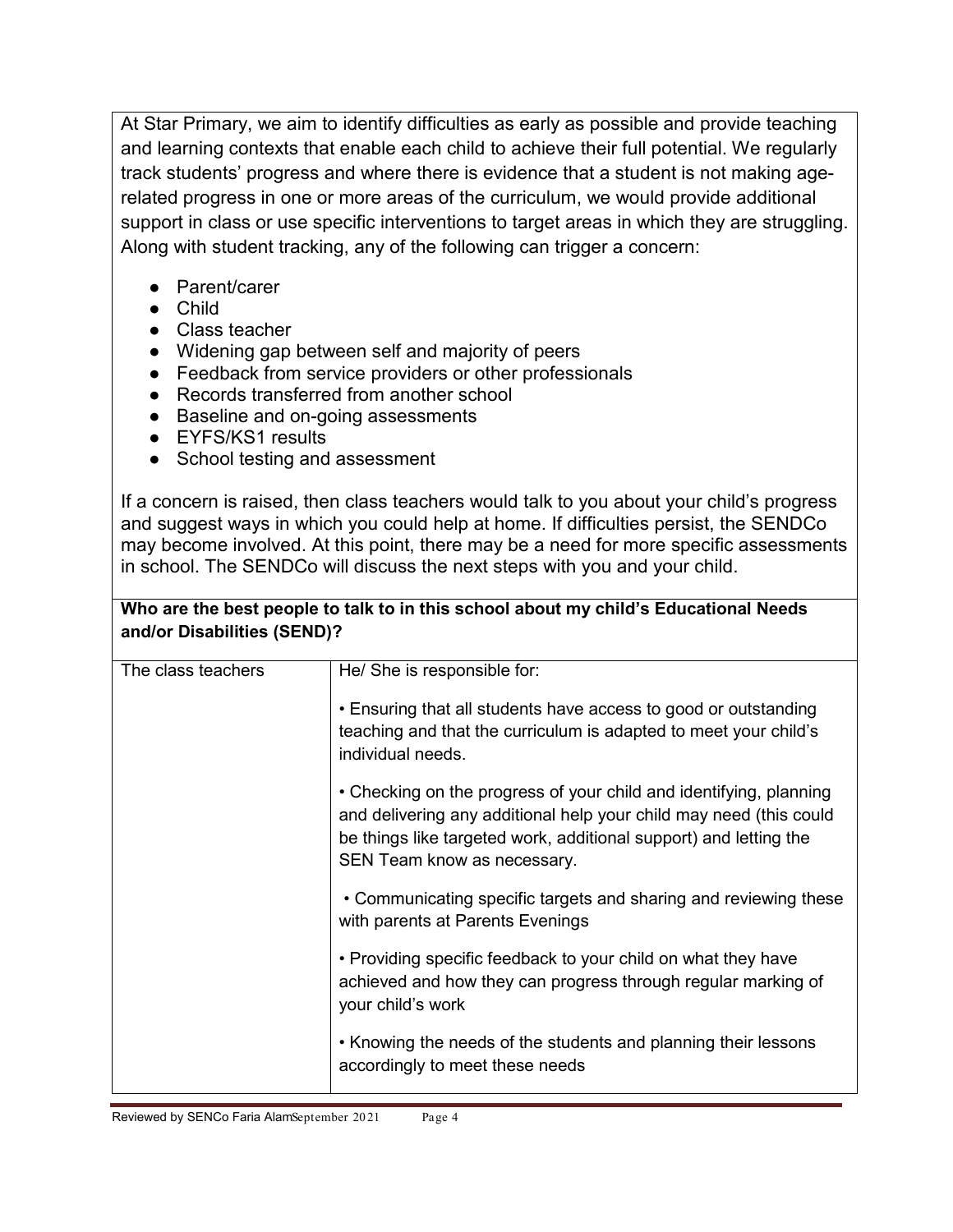|                                      | • Ensuring all members of staff working with your child in school<br>are aware of your child's individual needs and/or conditions and<br>what specific adjustments need to be made to enable them to be<br>included and make progress.<br>• Teachers and support staff attend training that is relevant to the<br>needs of groups or specific students. |
|--------------------------------------|---------------------------------------------------------------------------------------------------------------------------------------------------------------------------------------------------------------------------------------------------------------------------------------------------------------------------------------------------------|
| The Special Educational              | The SENCO is responsible for:                                                                                                                                                                                                                                                                                                                           |
| <b>Needs Coordinator</b><br>(SENCO): | Coordinating all the support for students with special educational                                                                                                                                                                                                                                                                                      |
| Mrs Faria Alam -<br>EYFS/KS1         | needs and/or disabilities (SEN) and developing the school's SEN<br>Policy to make sure all students get a consistent, high quality<br>response to meeting their needs in school.                                                                                                                                                                        |
| Ms Loren Oliver - KS2                | Ensuring that you are:                                                                                                                                                                                                                                                                                                                                  |
|                                      | involved in supporting your child's learning                                                                                                                                                                                                                                                                                                            |
|                                      | kept informed about the support your child is getting                                                                                                                                                                                                                                                                                                   |
|                                      | involved in reviewing how they are doing                                                                                                                                                                                                                                                                                                                |
|                                      | part of planning ahead for them.                                                                                                                                                                                                                                                                                                                        |
|                                      | Liaising with all the other people who may be coming into school to<br>help support your child's learning e.g. Speech and Language<br>Therapy, Educational Psychology etc                                                                                                                                                                               |
|                                      | Updating the school's SEND record of need (a system for ensuring<br>all the SEN needs of students in this school are known) and<br>making sure that there are records of your child's progress and<br>needs.                                                                                                                                            |
|                                      | To provide specialist support for staff in the school so they can help<br>your child (and other students with SEN in the school) achieve the<br>best possible progress in school.                                                                                                                                                                       |
|                                      | Ensuring school staff are aware of the needs of individual students                                                                                                                                                                                                                                                                                     |
|                                      | Advising school staff of recommended strategies to support<br>individual students with SEN                                                                                                                                                                                                                                                              |
|                                      | Organising training for staff so they are aware and confident about<br>how to meet the needs of your child and others in school.                                                                                                                                                                                                                        |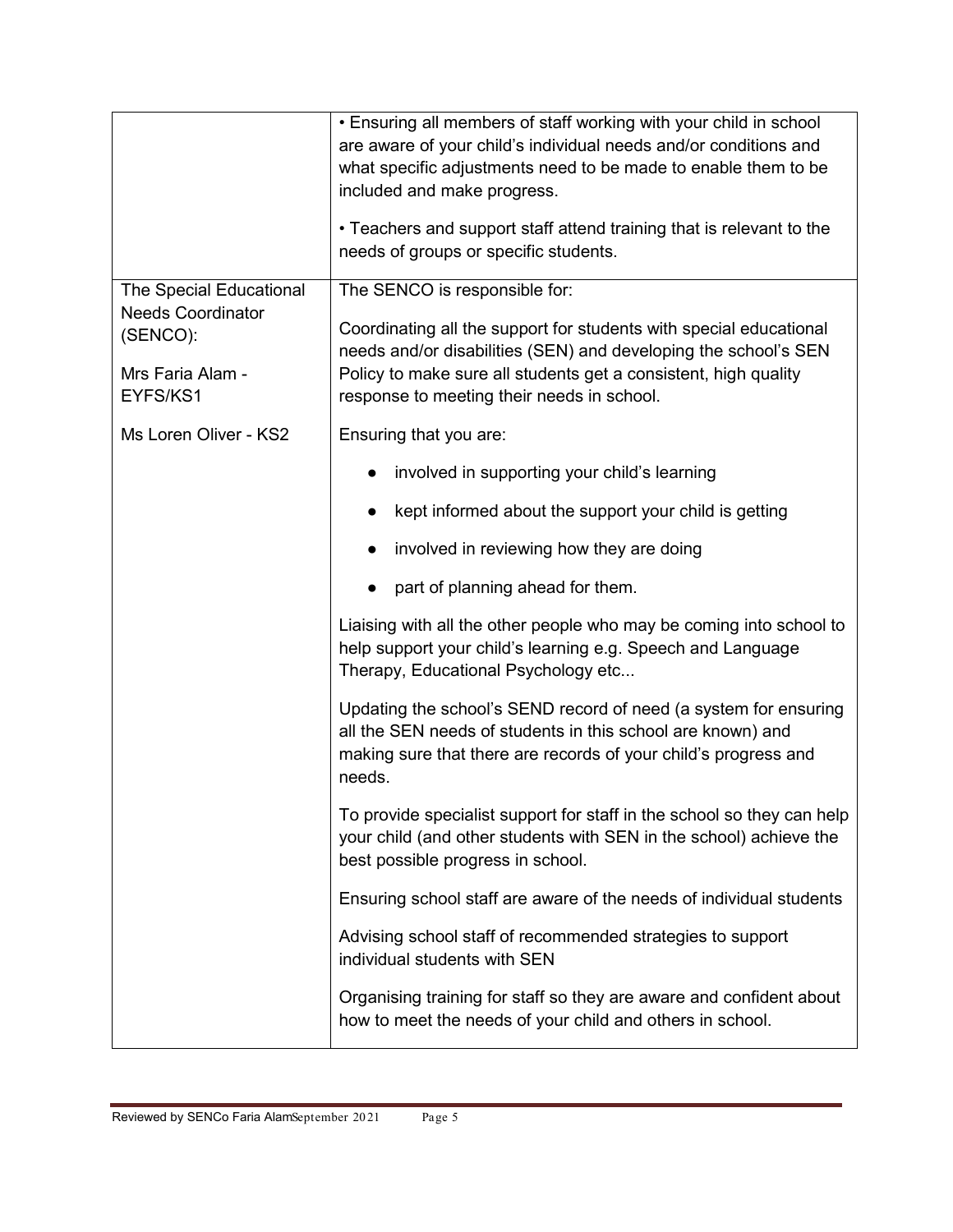| The SEN Governors are responsible for: • Making sure that the  |
|----------------------------------------------------------------|
| necessary support is made for any child who attends the school |
| who has SEND, through regular contact with school staff.       |
|                                                                |

#### **The school's arrangements for assessing and reviewing the progress of students with special educational needs;**

#### **FAQ - "How will both you and I know how my child is doing and how will you help me to support my child's learning?"**

We meet with parents and students at least once a term to review targets, discuss next steps and amend provision if necessary. Some students may require an individual support plan, a copy of which will be sent home. These targets will also be reviewed on a termly basis. Parents are encouraged to talk to class teachers or make an appointment to speak to the SENDCo if they have any concerns. It may be desirable for a Home/School book to be initiated so that parents and teachers can make regular contact. We also hold workshops for all parents on a range of curriculum areas, including phonics, reading and maths strategies.

Staff have received training related to SEND. These have included sessions on:

- How to support students with a diagnosis of dyslexia
- How to support students on the autistic spectrum
- How to support students with behavioural difficulties
- How to support children with sensory service
- SCERTS social communication, emotional regulators, transactional support (Newham's new approach to working with children with ASD)
- Literacy support for teaching assistants
- Team Teach (positive handling)
- First Aid
- Epilepsy
- Epi-pen and dealing with other medical conditions
- Tracheostomy training for EYFS staff
- Specialist programmes: Box clever, occupational therapy exercises, Colourful semantics, the listening program, makaton

| How can I let the school know I am concerned about my child's progress in school? |                                                                                                                              |  |
|-----------------------------------------------------------------------------------|------------------------------------------------------------------------------------------------------------------------------|--|
| Class teacher                                                                     | If you have concerns about your child's progress you should<br>contact your child's form tutor/class teacher. This can be by |  |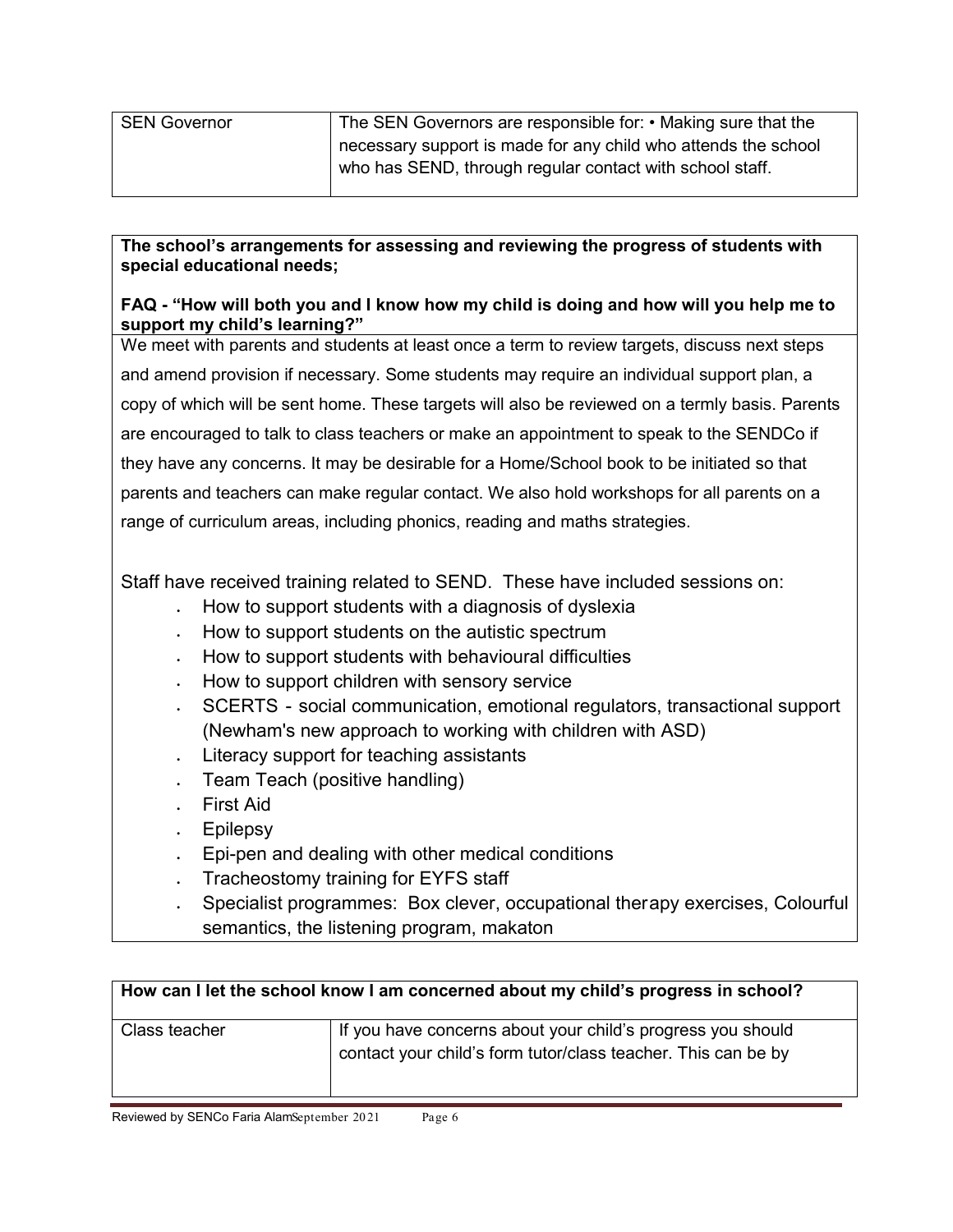|                                   | telephone on (020) 7476 5336 or by email                                                                                                                                                                                        |
|-----------------------------------|---------------------------------------------------------------------------------------------------------------------------------------------------------------------------------------------------------------------------------|
|                                   | info@star.newham.sch.uk                                                                                                                                                                                                         |
| <b>SENCO</b><br>Senior Leadership | . If you still have concerns you can contact the schools Special<br>Educational Needs Coordinators (SENCOs), Mrs Faria Alam/<br>Loren Oliver. This can be by telephone on (020) 7476 5336 or by<br>email sen@star.newham.sch.uk |
|                                   | . If you are still worried you should contact                                                                                                                                                                                   |
|                                   | Ms Lauren Borley - Assistant Head Teacher (EYFS- Maternity<br>leave)                                                                                                                                                            |
|                                   | Mr Mateu Ramonet - Assistant Head Teacher (PGL EYFS)                                                                                                                                                                            |
|                                   | Mrs Rebecca Bradley D'cunna - Assistant Head Teacher (PGL)<br>LKS <sub>2</sub> )                                                                                                                                                |
|                                   | Ms Gemma Williams - Assistant Head Teacher (PGL UKS2)                                                                                                                                                                           |
|                                   | Mrs Jacqui Jennings - Deputy Head Teacher                                                                                                                                                                                       |
|                                   | Mr Steven Carbutt - - Deputy Head Teacher                                                                                                                                                                                       |
|                                   | Mrs Emilie Poulteney - Deputy Head Teacher                                                                                                                                                                                      |
|                                   | Ms Lisle Von Buchenroder - Head teacher                                                                                                                                                                                         |

#### **How will the school let me know if they have any concerns about my child's learning in school?**

If school is concerned that your child is not making progress the school will contact you to discuss this in more detail. This is to:

- Seek your views and listen to any concerns you may have
- Plan any additional support your child will receive
- Discuss with you any appropriate referrals to outside professionals to support your child's

learning.

#### **What are the different types of support available for students with SEND in this school?**

We know that high quality teaching and well-matched support will make a big difference to the progress of children with SEND.

Making sure that this happens in all classrooms is one of the most important things that our school leaders do.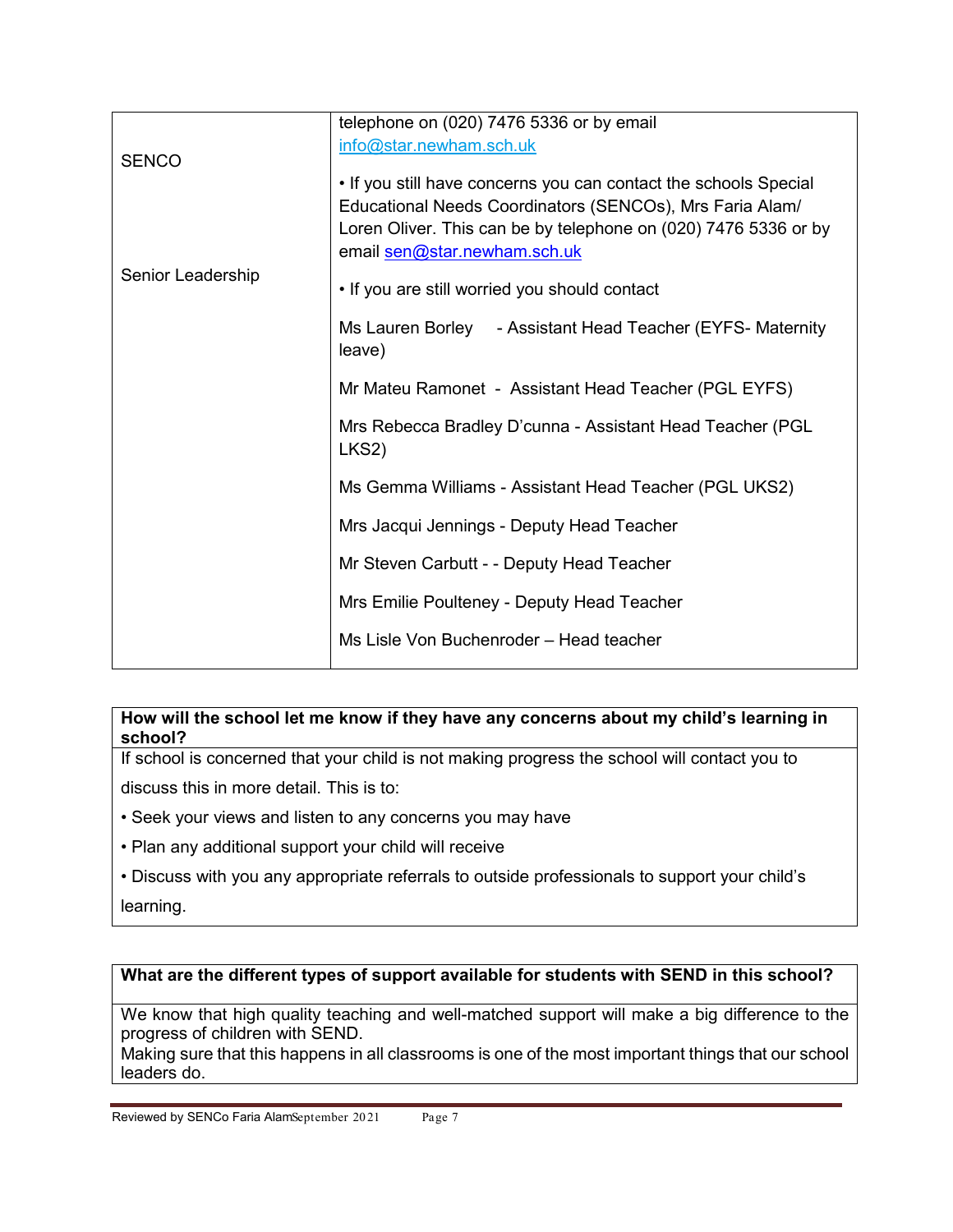We make sure that all Teachers and Teaching Assistants have a clear understanding of the learning needs of the children in their class.

Star Primary School leaders, including the SENCo, work closely with teachers and support staff to provide effective teaching and support for children with SEND in a variety of ways. These include:

- carefully differentiated\* planning which ensures that all children are able to make progress
- supporting the Class Teacher to take full responsibility for the learning and progress of all children
- using a wide variety of teaching approaches, including guiding learning through demonstration; providing visual support material
- providing a stimulating, rich and interactive classroom environment
- using regular, clear and rigorous assessments that help teachers to track students' progress and identify gaps in their understanding
- using our marking policy to make sure that children know how to improve their work and respond to feedback from their teachers
- providing additional adult support from well-trained and well supervised Teaching **Assistants**
- making available specialist equipment and digital technology to support access and participation in learning

#### **Broadly, our support falls into the following areas:**

Star Primary offers support in a number of ways. Some students receive targeted support in class from a teaching assistant who help to differentiate the lesson. The lesson may be differentiated according to:

- time given to the task
- materials or resource use in the task
- the amount of adult support given
- the outcome of the lesson, that is, what the children are expected to have learned or produced

#### **Sometimes a child may be supported through out-of-class intervention such as:**

- ⮚ Mathletics
- □ Targeted homework clubs
- $\Box$  Targeted booster clubs on one to one basis
- ⮚ Counselling
- □ Box Clever program to improve speech and language
- $\Box$  Colourful Semantics program to develop vocabulary
- ⮚ Individual programs meeting individual needs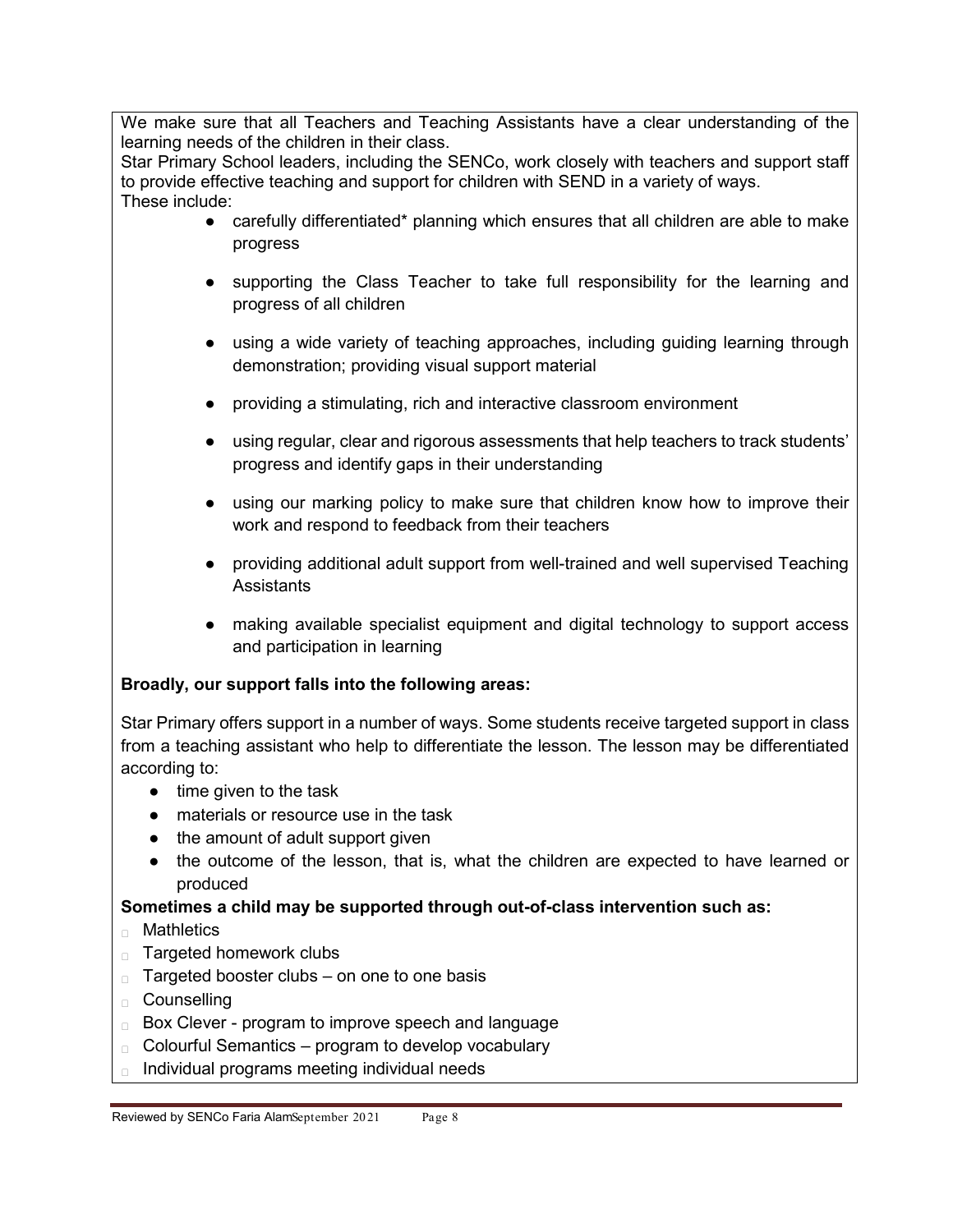- $\Box$  Movement group
- ⮚ Music group
- ⮚ Social groups
- ⮚ Language Enrichment Groups

Interventions are designed specific to the needs of each child, and will typically involve working in either a small group or one-to-one support, depending on the nature of the needs. Specific targets are set at the start of such interventions and progress against them is monitored by SENCO.

#### **"What support will there be for my child's overall well-being?"**

We believe that emotional and social development is very important in the overall education of students. Being happy at school is crucial and the school leadership team monitors happiness and well-being. Therefore a whole school approach of Zones of regulation, which teaches and supports student's emotional language and vocabulary. Students can communicate their feelings and they learn self regulating strategies.

Where Students are found to have needs around emotional and social development, provision is put in place to support (eg social communication groups, anger management, circle time, individualised Zones sessions, lego therapy) and progress monitored. Some students may have needs related to behaviour and we work closely with parents to support such students in school. Your child's safety is of paramount importance to all staff in school. We have a safe-guarding policy and all staff are regularly trained in looking for signs which indicate a concern.

#### **Star Primary Is Proud of the Two newly refurbished ZEND Rooms**

These are sensory rooms designed to help our SEN students with sensory issues, learn to regulate their brain's negative reactions to external stimuli by developing coping skills for these experiences.



#### **Specific Learning Difficulties**

If children are still not reaching expected levels, we would typically involve an external agency which would provide additional specialist support to further strengthen the help already being provided –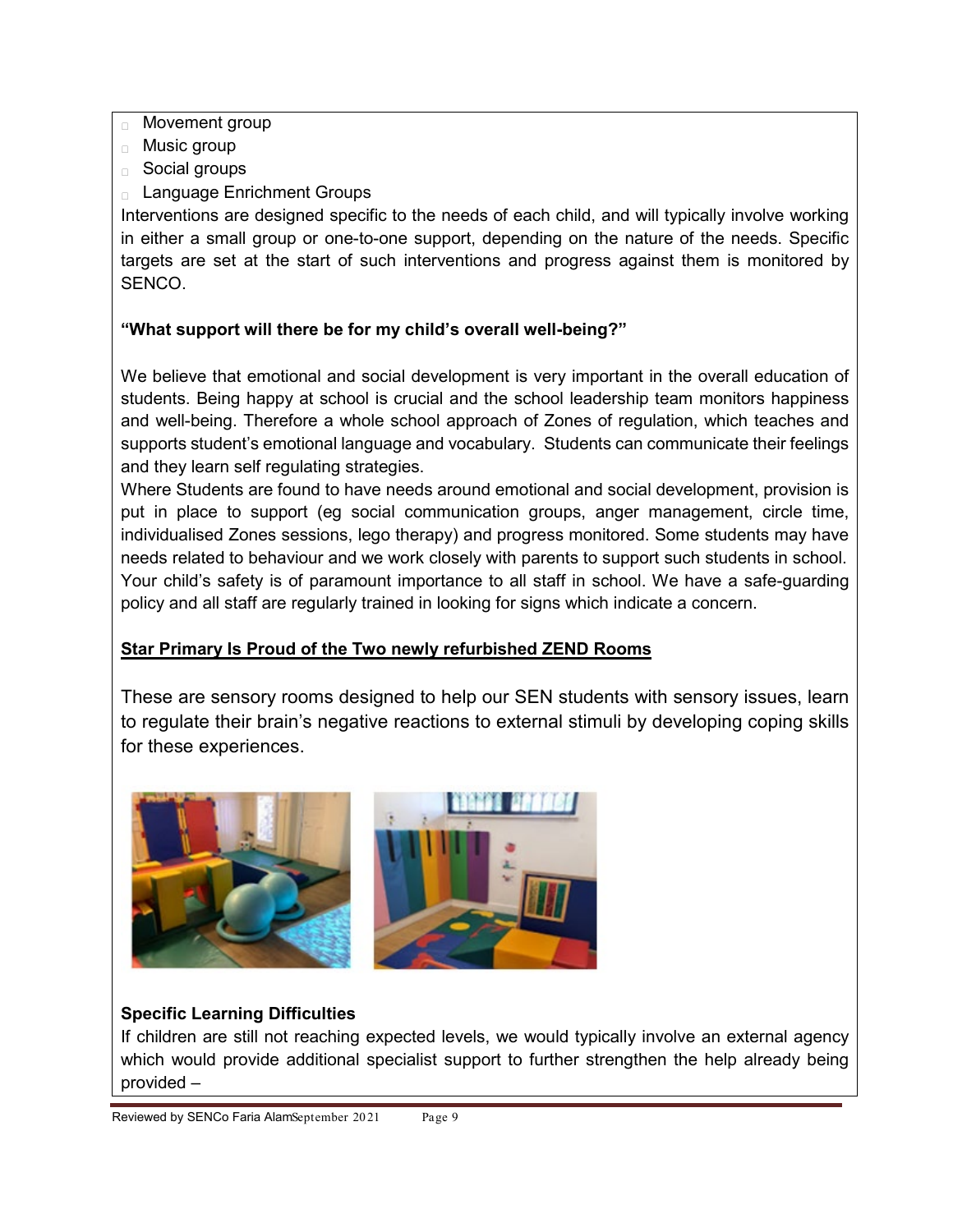- Speech and language therapy
- Occupational therapy
- Behavioral support services
- Complex needs and Dyslexia Specialist teachers (CNDS)
- EP (Educational Physiologist)
- CFCS (family counselling)
- CDC (child development center)
- DAC (development advisory clinic)

#### **Support for students with medical needs**

If a student has a medical need then a detailed Care Plan is compiled by the school nurse with support from the SENCO in consultation with parents/carers. These are discussed with all staff involved with the student.

Where necessary, and in agreement with parents/carers, medicines are administrated in school. Medication is administered by a trained First Aider and a signed medical consent form is required. Antibiotics may be given in discussion with the office staff and on completion of a medical consent form. (see Medical Policy)

| What happens for children whose learning needs are severe and complex?                                                                     |
|--------------------------------------------------------------------------------------------------------------------------------------------|
| • The school (or you as a parent) can request that the Local                                                                               |
| Authority carry out a statutory assessment of your child's needs.                                                                          |
| This is a legal process and you can find out more about this by                                                                            |
| following this link                                                                                                                        |
| https://families.newham.gov.uk/kb5/newham/directory/advice.page                                                                            |
| ?id=3F9ZKJKFt4I                                                                                                                            |
|                                                                                                                                            |
| The local authority will get information from school and from you.                                                                         |
| They then decide whether they think your child's needs seem                                                                                |
| complex enough to need statutory assessment. If this is the case,                                                                          |
| they will ask you and all professionals working with your child, to                                                                        |
| write a report outlining your child's needs. If they do not think your                                                                     |
| child needs this they will ask the school to continue with the                                                                             |
| support currently available.                                                                                                               |
|                                                                                                                                            |
| • After all the reports have been sent in, the local authority will<br>decide if your child's needs are severe and complex. If this is the |
| case they will write an Education, Health and Care Plan (EHCP).                                                                            |
|                                                                                                                                            |
|                                                                                                                                            |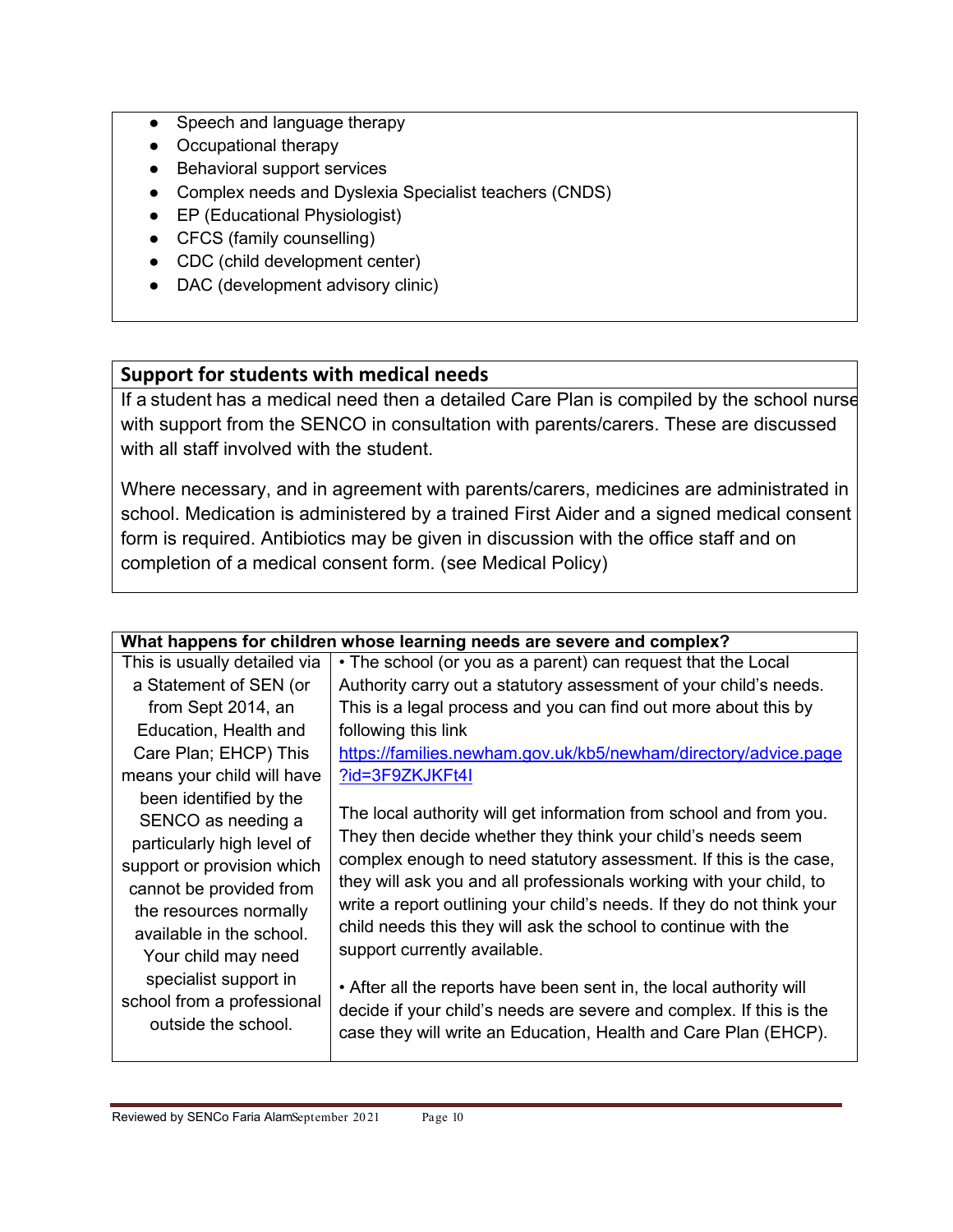| • The EHCP will outline the support your child should receive and |
|-------------------------------------------------------------------|
| what strategies should be put into place                          |
|                                                                   |

|                                                                                                                                                              | What support do we have for you as a parent of a child with SEND?                                                                                                                                                                                                                                                                                                                                                                                                                                          |
|--------------------------------------------------------------------------------------------------------------------------------------------------------------|------------------------------------------------------------------------------------------------------------------------------------------------------------------------------------------------------------------------------------------------------------------------------------------------------------------------------------------------------------------------------------------------------------------------------------------------------------------------------------------------------------|
| SENCo and the<br><b>Community Welfare</b><br>Advocate are able to<br>signpost parents and<br>carers to appropriate<br>support groups or outside<br>agencies. | Prior to your child joining our school the class<br>teacher/SENCO is available to meet with you to<br>discuss your child's needs and any concerns you<br>may have.<br>All information from outside professionals will be<br>shared with you. The school will also contact you to<br>discuss any new assessments and ideas suggested<br>by outside agencies for your child.<br>SENCo Surgery – Parents can book appointments<br>for every fortnight Thursday at 2 pm to meet Mrs<br><b>Alam/Miss Oliver</b> |

#### **Accessibility**

As a school we are happy to discuss individual access requirements. Facilities we have include:

- Ramps into the ground floor of the school to make the site accessible to all.
- Toilets adapted for disabled users.
- Double doors in some parts of the building.

#### **Educational Visits**

Risk assessments are carried out and procedures are put in place to enable all children to participate. If a health and safety risk assessment suggests that an intensive level of 1:1 support is required, a parent or carer may also be a sked to accompany their child during the activity in addition to the usual school staff. We provide transport for children who would struggle to travel on public transport.

**How will we support your child when they are moving to another class or leaving this school?**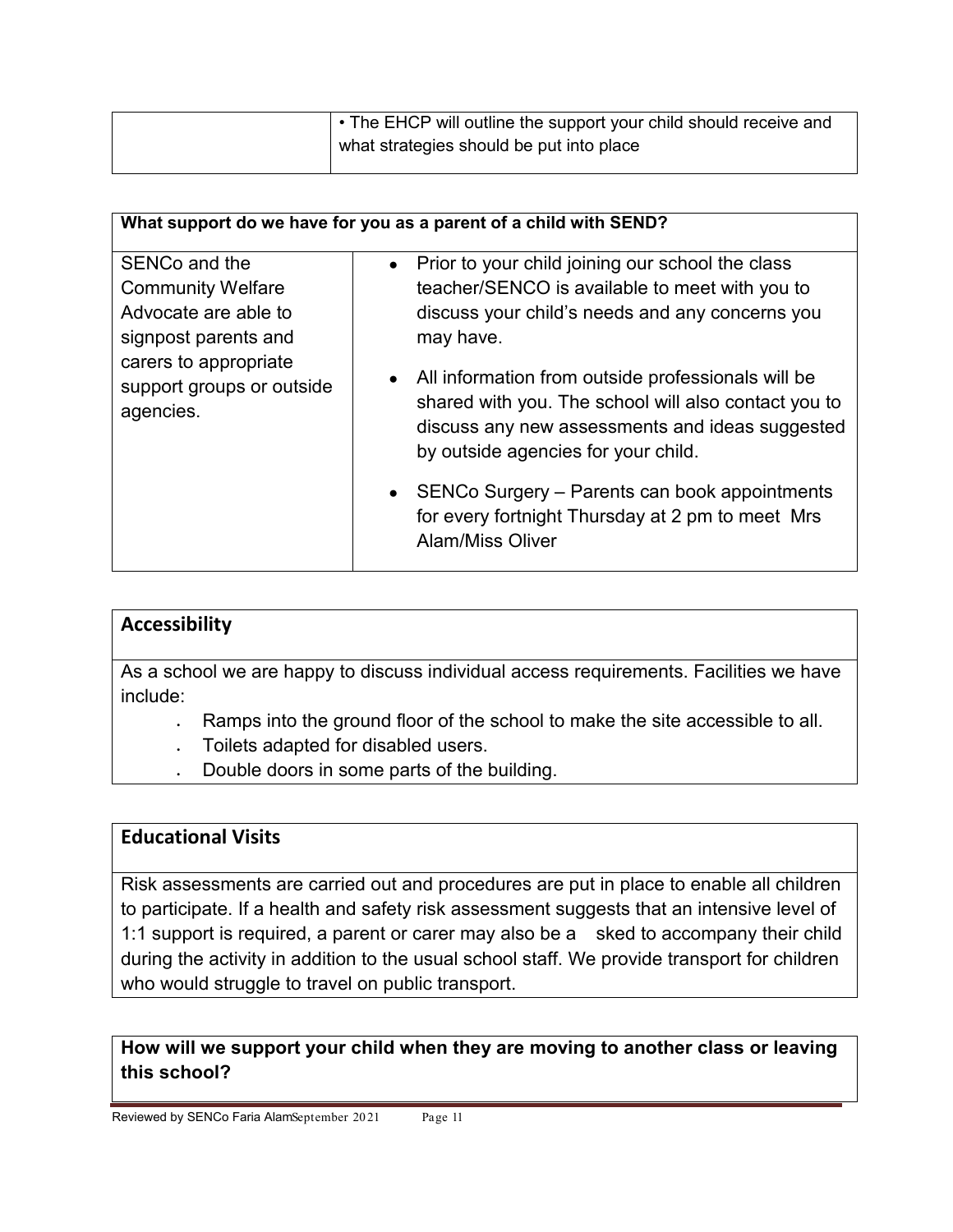□ Schools within the Borough will always ensure that we are advised of any support that a child with special educational needs has been receiving to date, and will contact our SENCO. New parents are provided with a hard copy of our prospectus at the interview.

□ Transfers to another school: At Star Primary School, we aim to ensure that all our children have a smooth transfer to the next stage of their education as th ey move to secondary school. Support includes 'taster days' at the new schools for all our children, at whom children with special needs are supported if necessary by a member of staff. In addition, children with special needs attend additional 'taster day s' in small groups, and with the support of the SENCO.

 $\Box$  Our SENCO liaises with the new schools that students with special needs plan to attend, to facilitate a smooth transfer. High Needs Funded children with autistic spectrum disorders are provided with an individually tailored 'communication passport' for their new school to ensure that their needs are met on transfer.

 $\square$  The SENCO attends the annual Borough SEN transition day for secondary school

#### **Complaints Procedure**

If there is a complaint related to SEND provision within the school, the following procedure will be adopted:

- Parents are encouraged to discuss the problem with the class teacher
- If the problem is not resolved at this stage, the parents would make an appointment to discuss it with the year group leader
- If the problem is not resolved at this stage, the parents would make an appointment to discuss it with the Special Needs Co-ordinator.
- If the problem is not resolved at this stage, the parents would make an appointment to discuss it with the Assistant Head Teacher
- If the problem is not resolved at this stage, the parents would make an appointment to discuss it with the Deputy Head teacher of the phase.
- The class teacher may or may not be present at this meeting. The Head Teacher would be present if requested at this meeting or the matter may be reported to the Head Teacher, if the problem is unresolved.
- If the parents continue to be dissatisfied, then they should complain in writing to the Chair of Governors. They also have the right to discuss their problem with an LA representative, with or without members of the school staff present.

Every effort is made to resolve any dispute satisfactorily within the school.

#### *Star Primary hopes that this report provides you with the information to support your understanding around SEND but do not hesitate to contact the school if you have further questions.*